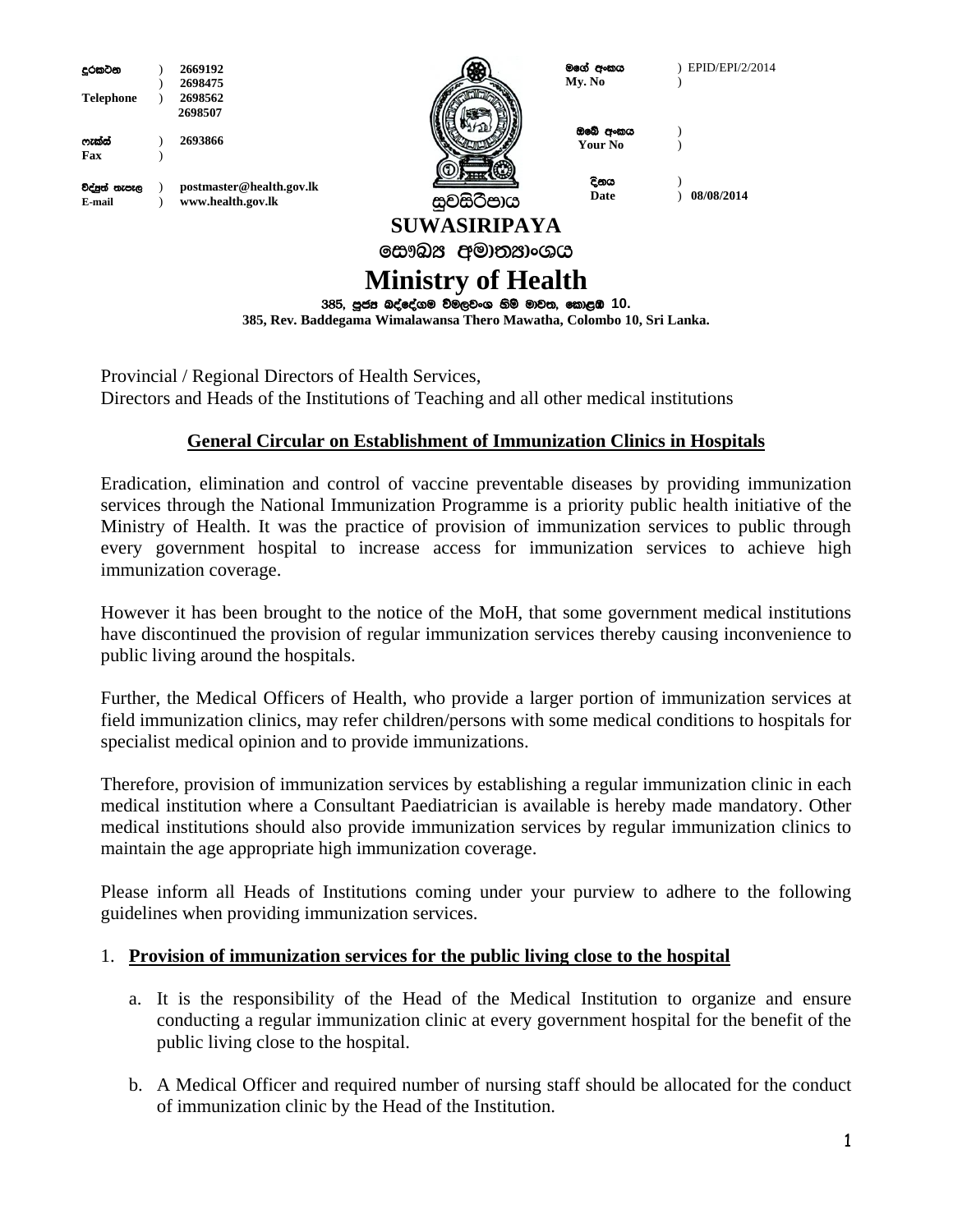- c. All records and returns pertaining to an immunization clinic as per national immunization information system should be maintained in each hospital immunization clinic. Head of the Institution should designate a staff member responsible for maintaining the records and return at the clinic.
- d. In consultation with the Medical Officer of Health of the area, Public Health Midwife of the area where the health institution is located may attend to the hospital immunization clinic to assist the maintenance of records and returns and also to get PHM records and returns updated.
- e. The attendance of Public Health Midwife of the area is not mandatory if the immunization clinics are located at Teaching Hospitals, Provincial General Hospitals, District General Hospitals and Base Hospitals.
- f. An emergency management kit should be available and all children should be observed for a minimum of 30 minutes following immunization for any immediate adverse events and reactions. All AEFI should be recorded in the CHDR, Hospital AEFI Register and reported to the MOH, Regional Epidemiologist and the Epidemiology Unit through AEFI Form I.

## **2. Provision of specialist opinion and immunizations for children referred by MOH for assessment**

- a. MOOH could refer children or adults with certain medical conditions with a referral note or a note on the CHDR to a Consultant Paediatrician / Consultant Physician to be assessed and provide an opinion on the suitability of provision of a vaccine in a particular situation.
- b. Consultant Paediatrician / Consultant Physician should assess and provide appropriate advice for such referred children at regular paediatric or medical clinic and should provide immunization at the hospital immunization clinic, and refer them back to the MOH with a back referral note.
- c. All children who have been referred and found to have no contraindications for vaccination and fit to be vaccinated could be referred back to the MOH to be vaccinated at the field immunization clinic or could be vaccinated at the hospital immunization clinic.
- d. All children with severe congenital heart diseases should receive vaccination only in hospital settings. (Refer to General Circular Number:  $01-26/2012$ , dated  $16<sup>th</sup>$  May 2012 issued by Director General of Health Services on 'Guidelines on vaccination of infants with Severe Congenital Heart Diseases').

## **3. Management of vaccines and other logistics**

- a. Vaccines, syringes and other logistics for the hospital immunization clinic could be obtained from the RMSD or from the nearest MOH office in consultation with the RDHS.
- b. When vaccine stocks are ordered from the RMSD or MOH office a duly filled Monthly Stock Return of Vaccine should be sent to the OIC / RMSD with a copy to RDHS before the 5<sup>th</sup> of the following month in order to get a continuous supply of vaccines for immunization services.